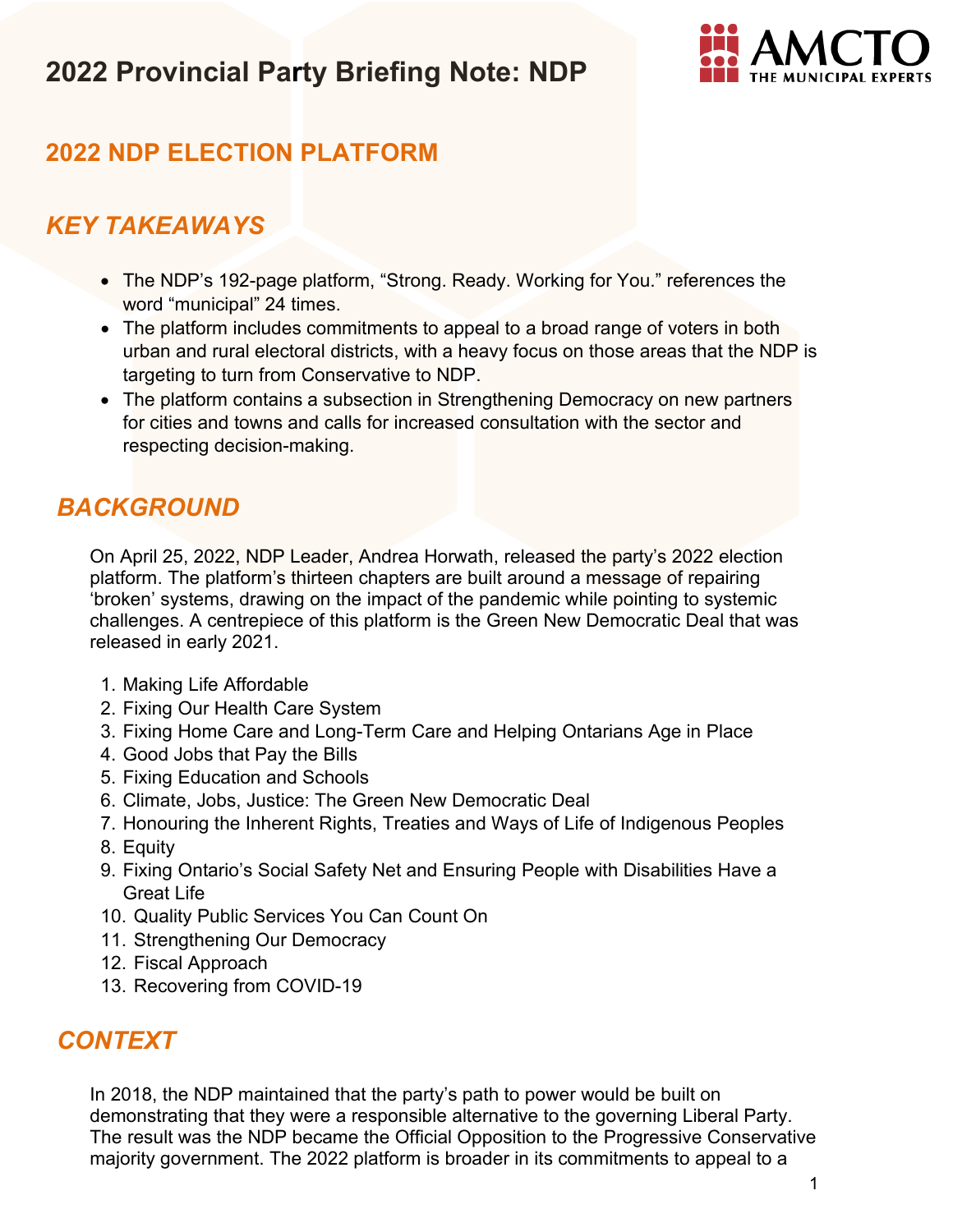

large group of voters and interests, including measures specifically targeting swing ridings with promises like auto insurance reform, investments in new hospital and transit infrastructure while also leveraging the issues and challenges that arose out of the COVID-19 pandemic as a pretext for a change in government.

## *AMCTO LOCAL GOVERNMENT PRIORITIES COMPARISON*

We are pleased to see some of our [Local Government Priorities for the 2022 Provincial](https://www.amcto.com/getattachment/2d0a9f97-8650-4229-a8a2-ae5137fc2948/.aspx)  [Election](https://www.amcto.com/getattachment/2d0a9f97-8650-4229-a8a2-ae5137fc2948/.aspx) reflected in this platform:

- **Strengthening the Municipal-Provincial Relationship:** The NDP offers new partners for the municipal sector with a special section outlining commitments to, and consultations with, cities and towns to strengthen municipal decision-making. The platform recognizes and supports municipal government power authority.
- **Supporting municipal financial resilience:** The platform offers to restore provincial funding for municipal public transit and paratransit systems to 50% of net operating cost including transferring some municipal services to the Province.
- **Investment in the skills development and training of the next generation of municipal professionals**: While the NDP commitment is not specific to reinstating the AMCTO Municipal Management Internship Program, the party does commit to creating new, paid co-op and internship opportunities for young people.

## *OTHER LOCAL GOVERNMENT INTERESTS*

In addition to reflecting some of AMCTO's Local Government Priorities, the plan offers the following for other issues of local government interest:

#### **Provincial-Municipal Relationship**

- Reform Ontario Land Tribunal and respect municipal decisions.
- Pass Bill 121: *The Municipal Representation Protection Act* that would require the government to consult with and have municipal approval before reducing the size of councils or changing, amalgamating or dissolving wards.
- Strengthen municipal decision-making, including regarding city charters, and recognize and support municipal governments' legitimate powers.

#### **Housing**

• End Exclusionary Zoning as a method to increase housing supply and affordable housing options while protecting farmland and natural heritage from urban sprawl.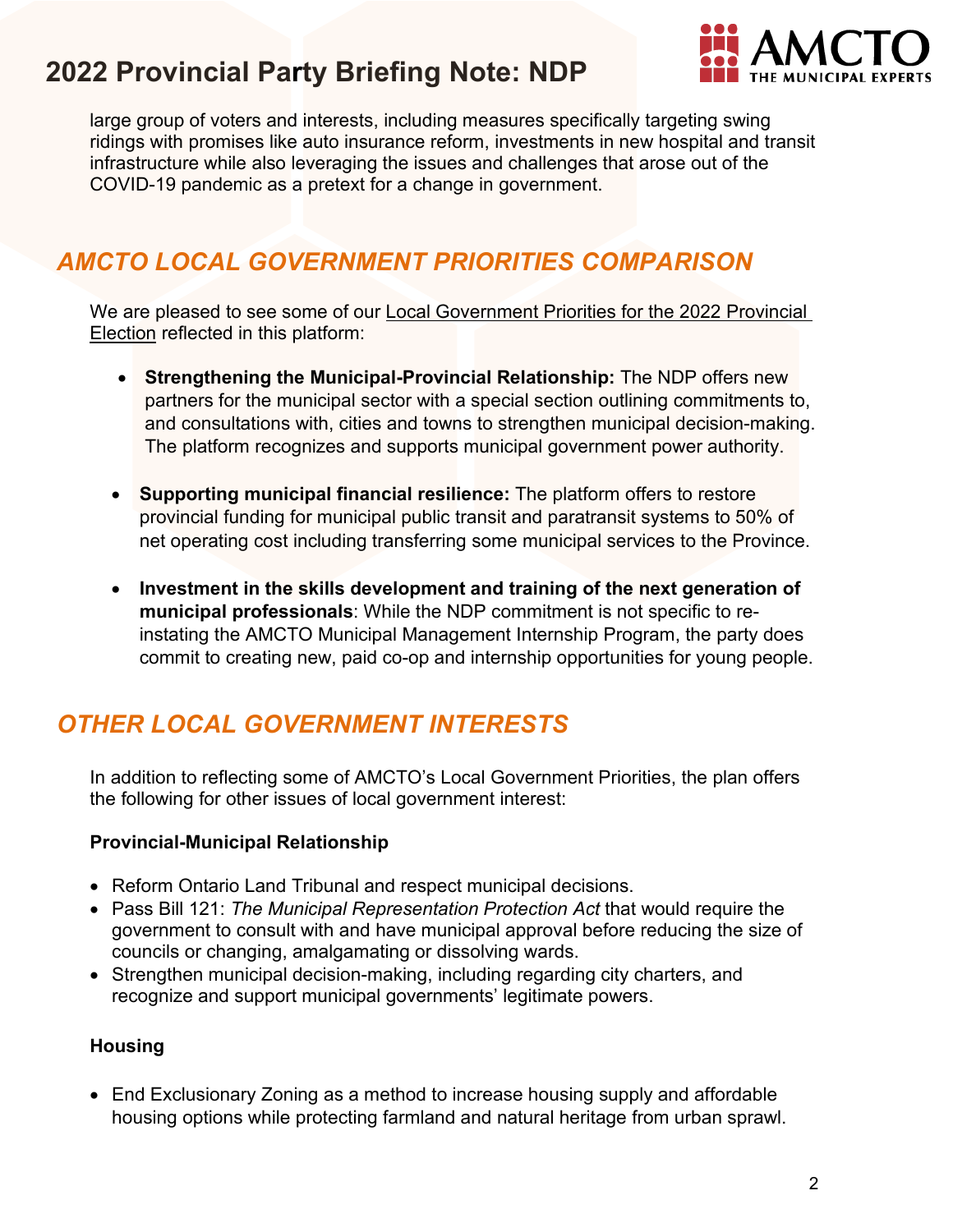

- Introduce a 2% of assessed value annual speculation and vacancy tax on residential property for non-residents, leveraging the [BC model,](https://www2.gov.bc.ca/gov/content/taxes/speculation-vacancy-tax/faq-speculation-and-vacancy-tax#:%7E:text=For%20properties%20owned%20on%20December,to%20offset%20their%20tax%20payable.) phased in over two years. Maintain Non-Resident Speculation Tax at 20%.
- Build 30,000 supporting housing units for mental health and addiction in the next decade.
- Build 100,000 social housing units in the next decade and update 260,000 homes to extend building lifespan.
- Implement a housing-first strategy with the goal of ending chronic homelessness in ten years.

### **Childcare**

- Increase the wage of Registered Early Childhood Educators to \$25 per hour and \$20 per hour for other program staff.
- Work with childcare sector on a Workforce Strategy to explore developing and implementing a wage grid, work standards, benefits and pensions.
- Build a community-driven model of childcare to support licensed home childcare in addition to childcare centres and EarlyON centres.
- Develop a Province-wide strategy for expansion of public and non-profit childcare.

#### **Social Assistance**

- Consult and co-design reforms to the social assistance system with social assistance clients.
- Increase the Ontario Disability Support Program and Ontario Work rates by 20% immediately and double the rates in the second year. Introduce legislation to tie rate increases to inflation.

### **Health Services**

- Create Mental Health Ontario as a coordinating organization to identify public reporting on mental health needs, develop a wait list service and province-wide mental health standards.
- Increase wages of Personal Support Workers to at least \$5 above pre-pandemic rates.
- Add 20 new or satellite Community Health Centres across the province.
- Cancel the merger of public health units and restore the traditional public health unit funding model.
- Establish provincial standards for home and community care services.
- Build more public and not-for-profit home and community care and long-term care systems.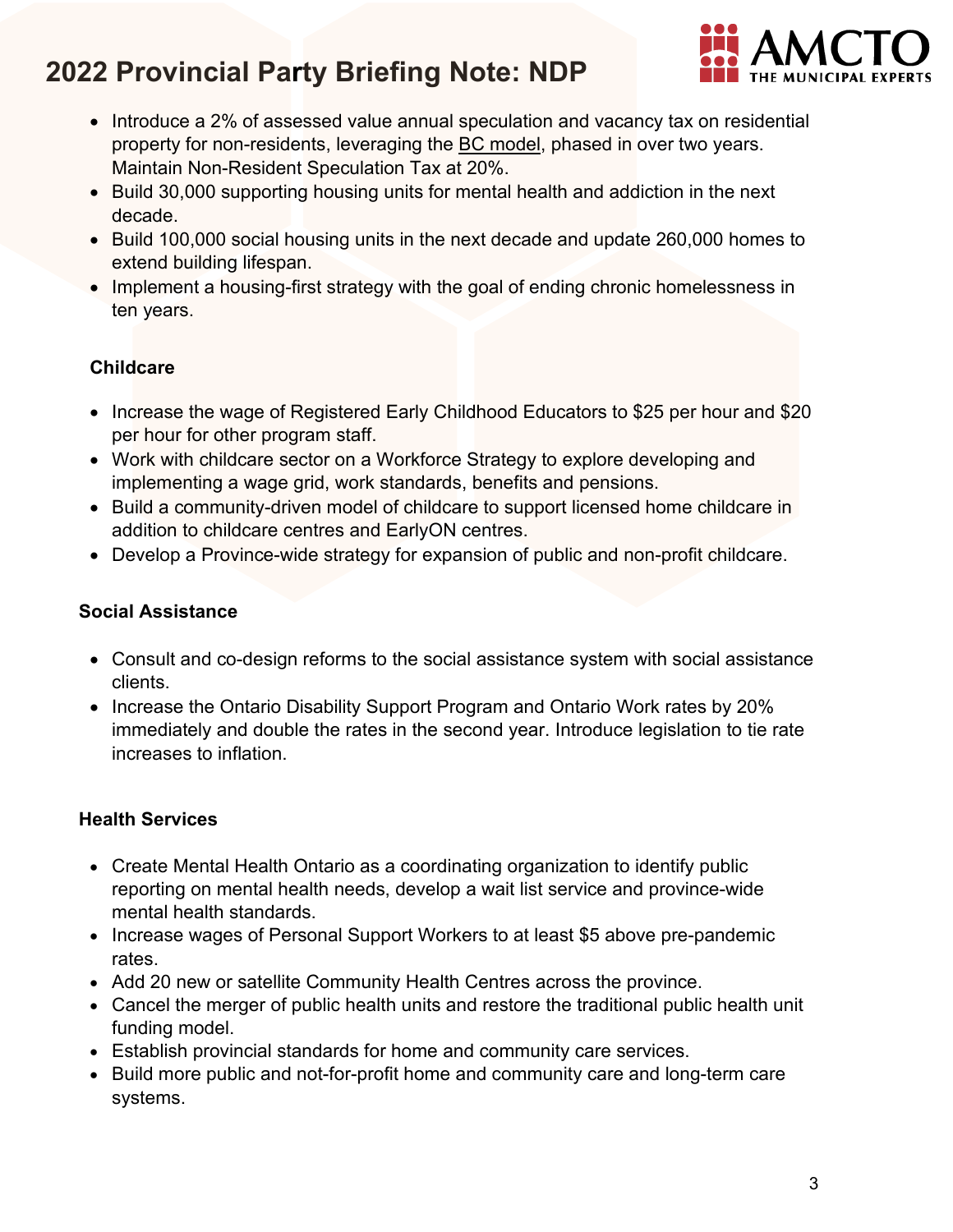

#### **Labour**

- Raise the minimum wage to \$20 per hour in 2026 with a \$1 per hour annual increase.
- Legislate 10 permanent personal emergency leave days.
- Introduce legislation to introduce a one-year four-day work week pilot.
- Create new, paid co-op and internship opportunities for young people including investing to create new paid placements for post-secondary students and double the number of spaces available for those seeking work experience programs.
- Establish the National Day for Truth and Reconciliation as a provincial statutory holiday.

### **Infrastructure**

• Ensure major infrastructure projects contain community benefits.

### **Transit**

- Restore provincial funding for municipal public transit and paratransit systems to 50% of net operating costs.
- Increase municipal participation on the Metrolinx board.
- Work with municipal and industry partners to develop an Intercommunity Transportation Strategy to better connect communities across Ontario to help fill the gap left by Greyhound.

### **Environment**

- Reduce emissions from broader public sector buildings to achieve net-zero emissions by 2030.
- Work to reduce to reduce emissions by 250,000 tonnes by improving the energy efficiency of public sector buildings.
- Work with municipalities to expand recycling and composting services and to expand the producer-responsibility model.
- Implement a climate stress test onto existing and planned provincial infrastructure.
- Develop a provincial action plan on flooding to invest in flood defences, to support people moving off floodplains, to ensure access to affordable flood insurance, and to mandate flood risk disclosure in real estate listings. Work with Conservation Authorities, insurance companies and municipalities on flooding-orientated land-use planning.

### **Indigenous Relations**

• Implement United Nations (UN) Declaration on Indigenous Peoples.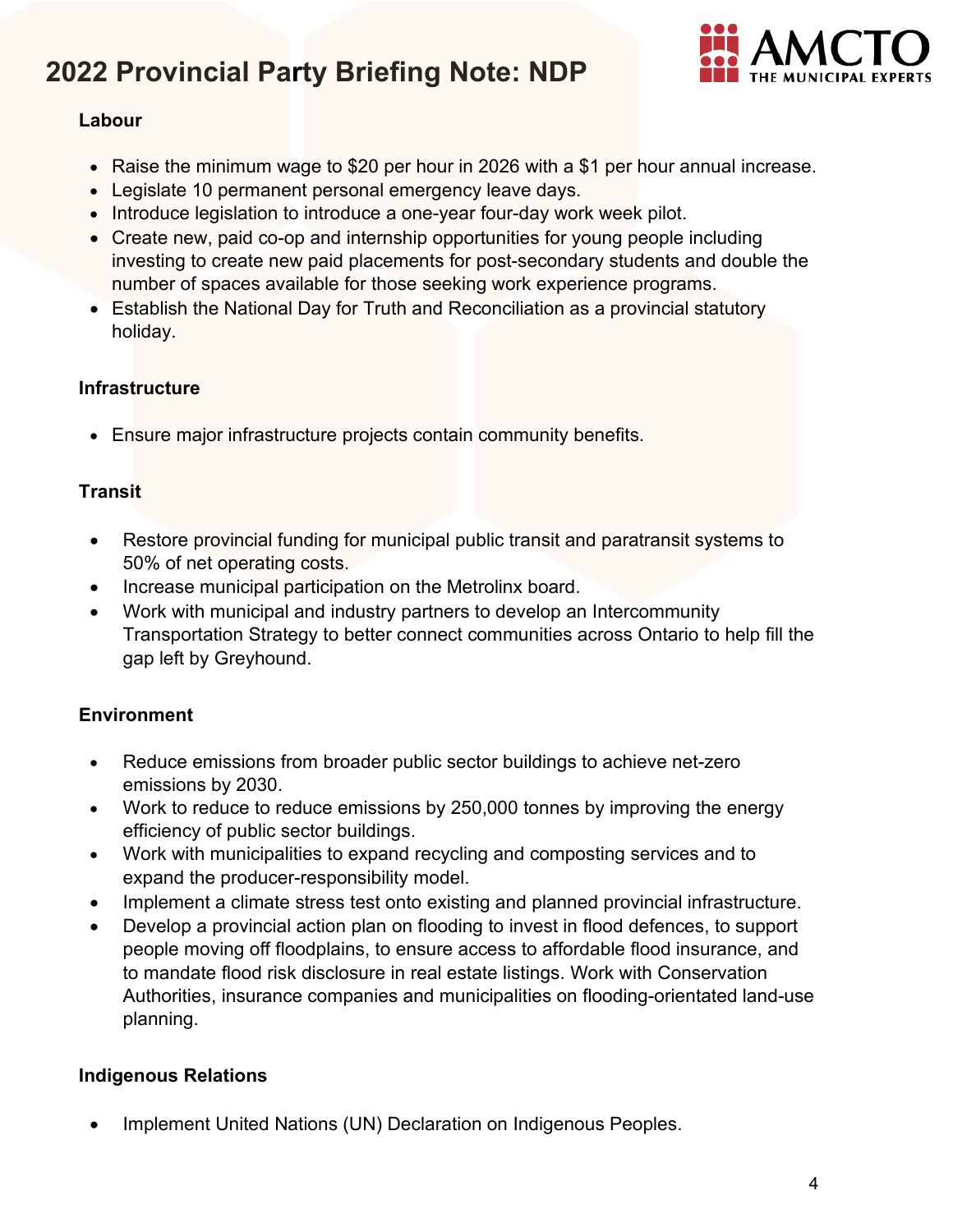

- Establish the Treaty Commission of Ontario to help settle land claims and assist with negotiations.
- Establish a commission to review and make recommendations on displaying historical figures and symbols in Ontario's government-owned buildings and public spaces.

#### **Equity**

- Implement a Provincial Anti-Racism Strategy to be informed by race-based data collection across all provincial ministries.
- Introduce mandatory anti-oppression and anti-bias training for all public employees and legislators that addresses anti-Indigenous racism, anti-Black racism, anti-Asian racism, antisemitism, Islamophobia and includes Indigenous education training.

#### **Public Safety and Well-Being**

- Invest \$10 million into mobile crisis services and establish 24-hour civilian community mobile teams to operate in partnership with Mobile Crisis Response Teams.
- License short-term rentals across the province.

#### **Accessibility**

• Implement all recommendations from the [Onley Report.](https://files.ontario.ca/seniors-accessibility-third-review-of-aoda-en-2019.pdf)

\_\_\_\_\_\_\_\_\_\_\_\_\_\_\_\_\_\_\_\_\_\_\_\_\_\_\_\_\_\_\_\_\_\_\_\_\_\_\_\_\_\_\_\_\_\_\_\_\_\_\_\_\_\_\_\_\_\_\_\_\_\_\_

#### **For more information about this note and AMCTO's Local Government Priorities, please contact:**

**Alana Del Greco** Manager, Policy & Government Relations [adelgreco@amcto.com](mailto:adelgreco@amcto.com)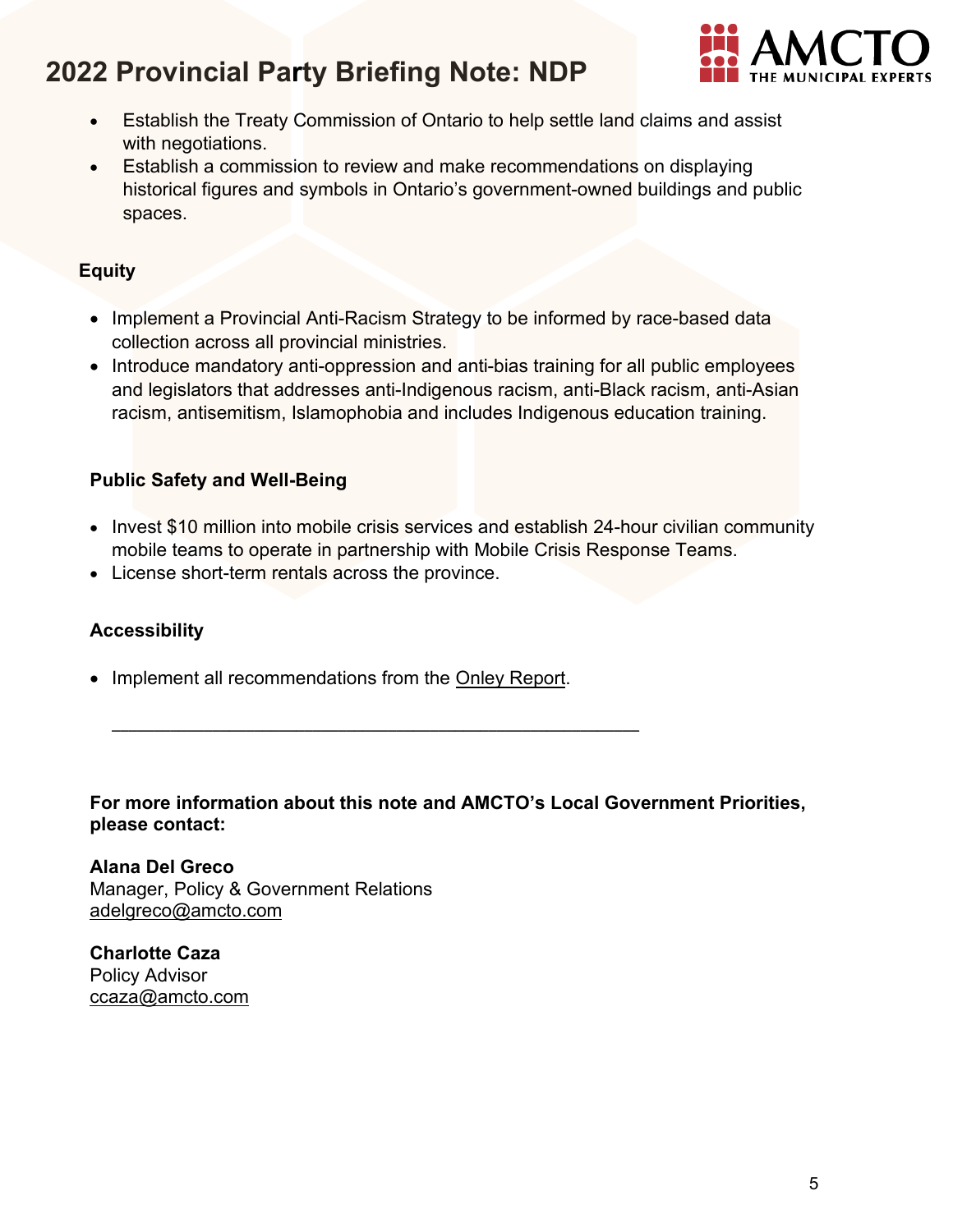

## **2022 PC ELECTION PLATFORM**

### *KEY TAKEAWAYS*

• The PC's platform has not yet been released, but it is widely accepted that the party's commitments were reflected in the Budget that was introduced, but failed to pass in April, entitled "Ontario's Plan to Build". This plan includes the word "municipal" 78 times often referring to previous promises made in the months prior to the introduction of the Budget.

### *BACKGROUND*

On April 28, 2022, the PC Government released its 2022 Budget, "Ontario's Plan to Build". It is widely expected that the document describes the PC Party's election platform. The document was built on five pillars:

- 1. Rebuilding Ontario's Economy
- 2. Working for Workers
- 3. Building Highways and Key Infrastructure
- 4. Keeping Costs Down
- 5. A Plan to Stay Open

### *CONTEXT*

In 2018, the PC Party leveraged voter dissatisfaction with the governing Liberal Party and made commitments with populist appeal that won them a majority. While the party has not formally released a platform, it is leveraging the Budget as a blueprint for their commitments should they win the election.

### *AMCTO LOCAL GOVERNMENT PRIORITIES COMPARISON*

[We are pleased to see some of our Local Government Priorities for the 2022 Provincial](https://www.amcto.com/getattachment/2d0a9f97-8650-4229-a8a2-ae5137fc2948/.aspx)  Election reflected in this platform:

• **Supporting municipal financial resilience:** The Party makes a commitment to increase Ontario Community Infrastructure Funding (OCIF) to almost \$2 billion over five years. This includes continued commitments to increase access to reliable high-speed internet across the province and an investment of \$632 million into municipal services like public transit and shelters.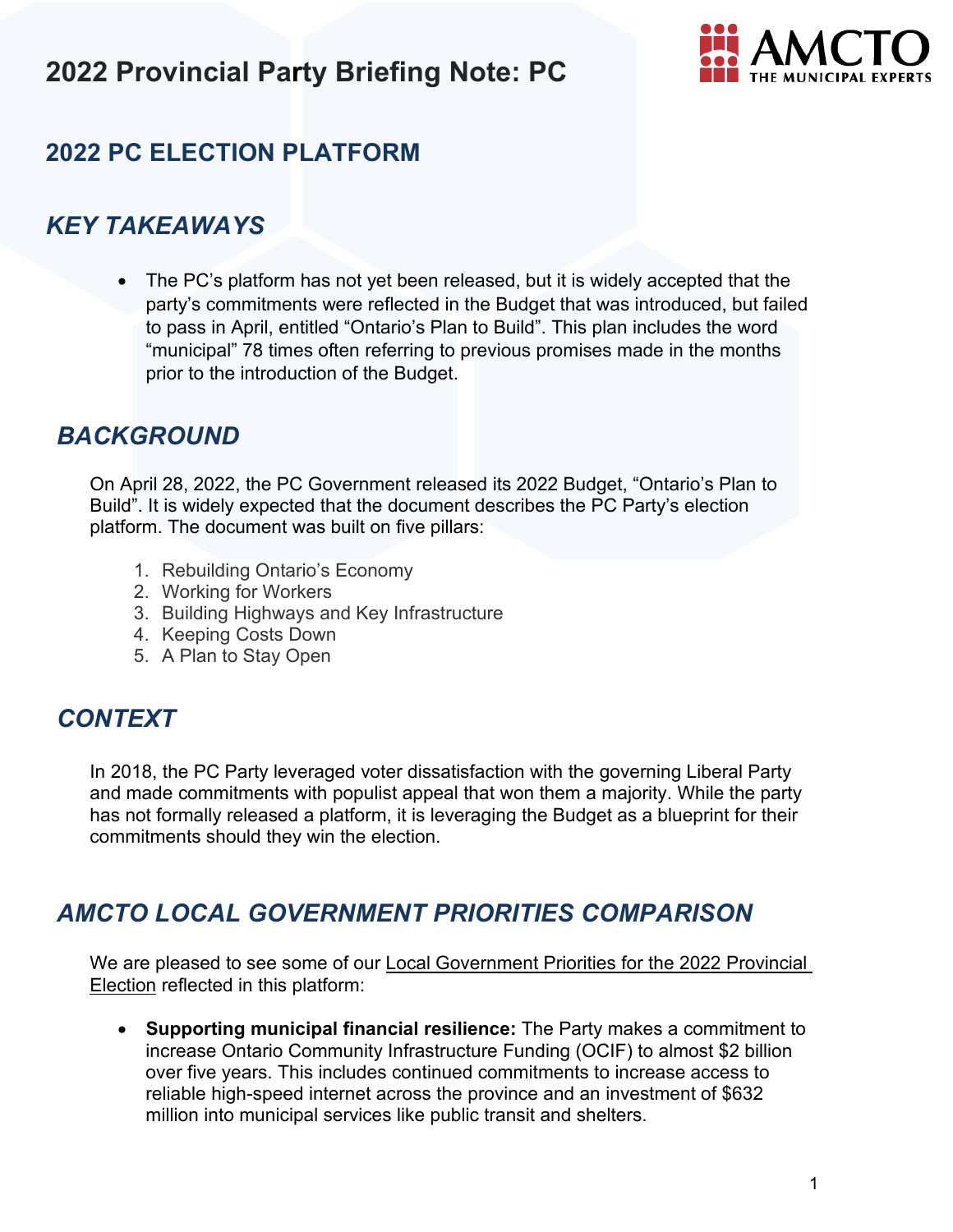

## *OTHER LOCAL GOVERNMENT INTERESTS*

In addition to reflecting some of AMCTO's Local Government Priorities, the plan offers the following for other issues of local government interest:

#### **Business Improvement Areas (BIAs)**

• Consult on legislative amendments to the *Municipal Act* to provide BIAs with access to grants and funding.

#### **Housing**

- Convene a municipal working group to support the use of [Municipal Vacant Home](https://www.ontario.ca/laws/statute/01m25#BK417) [Taxes](https://www.ontario.ca/laws/statute/01m25#BK417) to share best practices and explore opportunities to enhance the existing legislative framework.
- Build 1.5 million new homes over 10 years.
- Implement the Housing Affordability Task Force's recommendations and delivery of a housing supply action plan.
- Introduce a Community Infrastructure and Housing Accelerator to modernize housing and community infrastructure approval processes.
- Invest \$45 million to assist 39 municipalities with accelerating planning approvals.
- Create Development Approvals Data Standards for consistent data collection and support digitization of land approval processes.
- Provide \$19.2 million to the Ontario Land Tribunal and Tenant Board to address backlog.

#### **Social Assistance**

• Increase Ontario Disability Support Program rates by 5% and introduce legislation to tie increases to inflation.

#### **Health Services**

- Invest \$45.2 million over three years for early intervention programs and provision of specialized mental health services supporting frontline workers.
- Invest \$204 million through *[2020 Roadmap to Wellness](https://www.ontario.ca/page/roadmap-wellness-plan-build-ontarios-mental-health-and-addictions-system)* to expand existing services and improve access to mental health and addiction resources.
- Provide \$56.8 million for increased capacity to emergency health services.
- Invest \$60 million over two years to continue the expansion of the Community Paramedicine for Long-Term Care program.
- Invest \$2.8 billion over the next three years to make the current temporary Personal Support Worker (PSW) wage enhancement program permanent.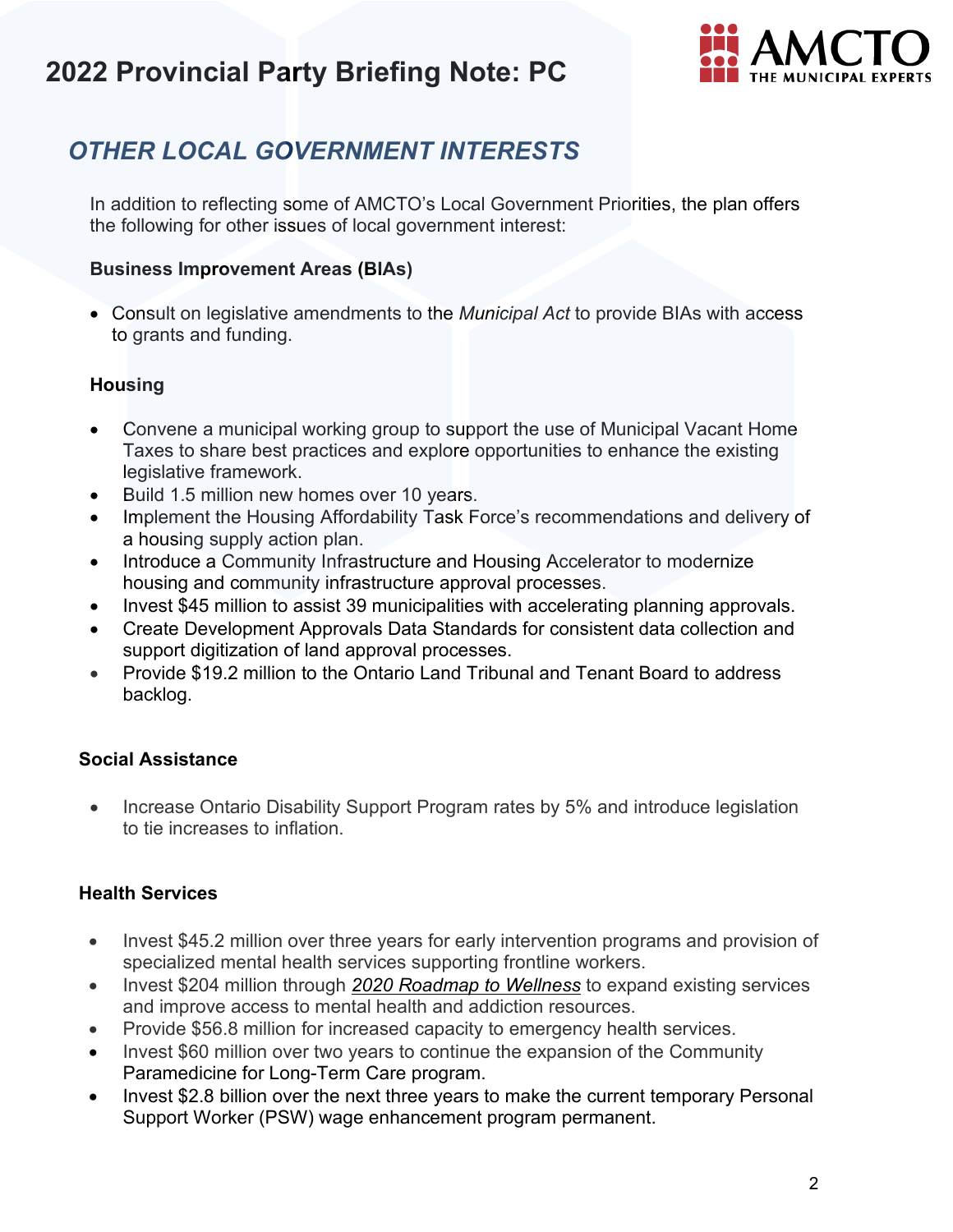

#### **Infrastructure**

- Invest \$4 billion total from 2019-2020 through to 2025 to support the commitment of high-speed internet access.
- Invest \$25.1 billion over ten years for highway expansion and rehabilitation projects across the province.
- Double the Ontario Community Infrastructure Fund (OCIF) to \$2 billion over five years.

#### **Transit**

• Invest \$61.6 billion over 10 years for public transit.

\_\_\_\_\_\_\_\_\_\_\_\_\_\_\_\_\_\_\_\_\_\_\_\_\_\_\_\_\_\_\_\_\_\_\_\_\_\_\_\_\_\_\_\_\_\_\_\_\_\_\_\_\_\_\_\_\_\_\_\_\_\_\_

• Cut gas by 5.7 cents per litre and fuel tax by 5.3 cents per litre for six months, while ensuring that this funding is not impacted.

**For more information about this note and AMCTO's Local Government Priorities, please contact:**

**Alana Del Greco** Manager, Policy & Government Relations [adelgreco@amcto.com](mailto:adelgreco@amcto.com)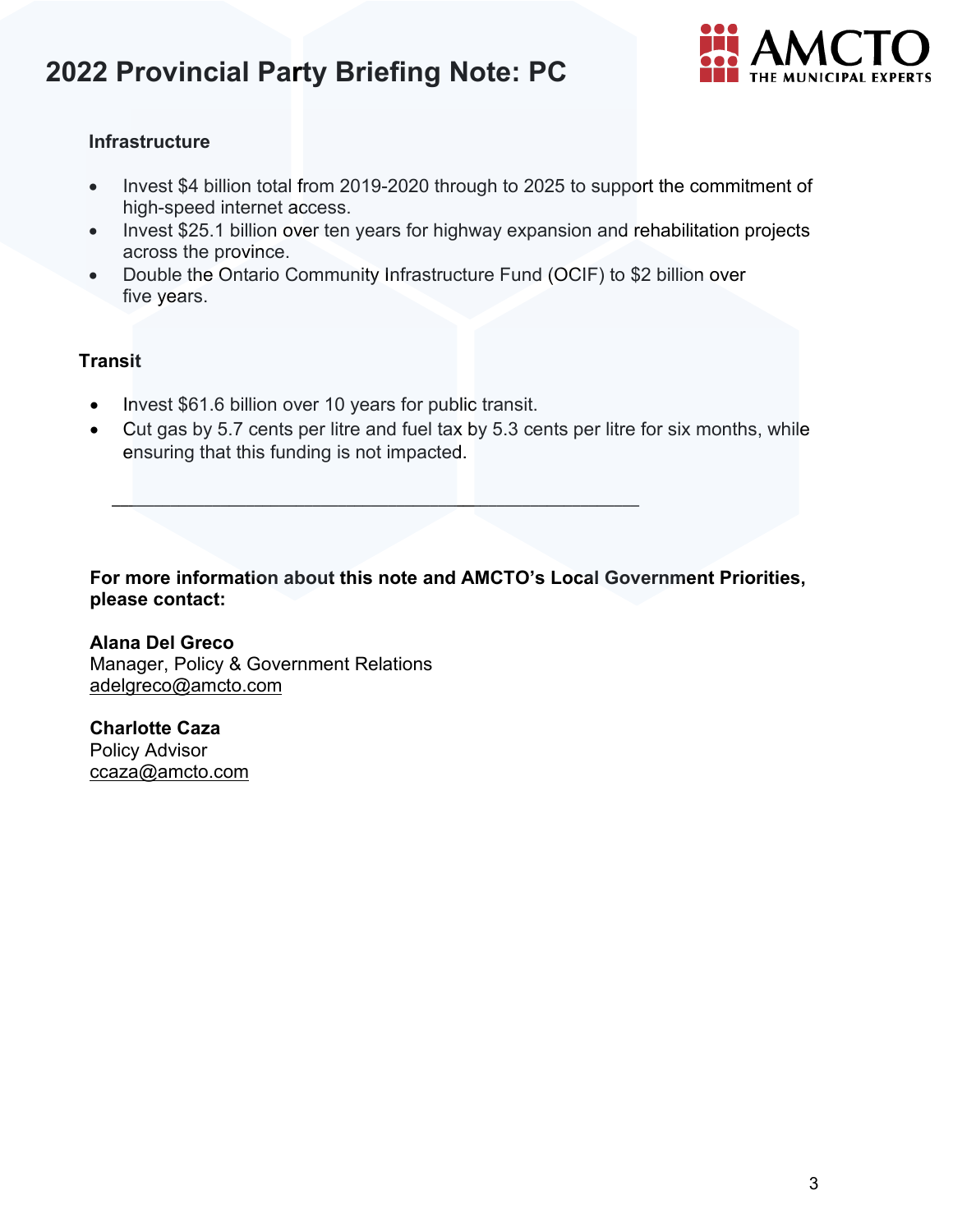

## **2022 GREEN ELECTION PLATFORM**

## *KEY TAKEAWAYS*

- The Green Party of Ontario's platform, "The Green Plan: New Solutions to Old Problems", includes the word "municipal" 36 times.
- The platform proposes changes to the *Planning Act*, Provincial Policy Statement and the Growth Plan, favouring an urban boundary freeze, increased density in urban areas, and environmental protections.
- The platform also mentions new revenues tools to fund infrastructure, including a fund to assist with climate adaptation, and the transferring of some transit and social housing costs.

## *BACKGROUND*

On May 17<sup>th</sup>, 2022, The Green Party of Ontario released "The Green Plan," that has three pillars: a caring society, connected communities, and a new climate economy. The plan includes commitments on a broad range of issues from housing to transit, to mental health supports, targeting a range of voters.

The platform highlights six priorities:

- 1. Homes Not Highways
- 2. Mental Health is Health
- 3. New Climate Economy
- 4. Respect for People
- 5. Reinvest in Health and Education
- 6. Protect Nature

Within the plan, there is also a section called "Support and strengthen municipal governments" that contains commitments specific to the municipal sector.

### *CONTEXT*

The 2018 election was the first time in Ontario history that the Green Party won a seat in the Legislature. With the additional exposure of the party leader participating in the Legislative Assembly over the last four years and participating in leaders' debates during the current election period, the party has released a platform meant to position the Ontario Green's as a viable alternative to the other parties with a broad appeal. The leader has also positioned himself as a collaborator, ready to work with other parties to implement plan ideas.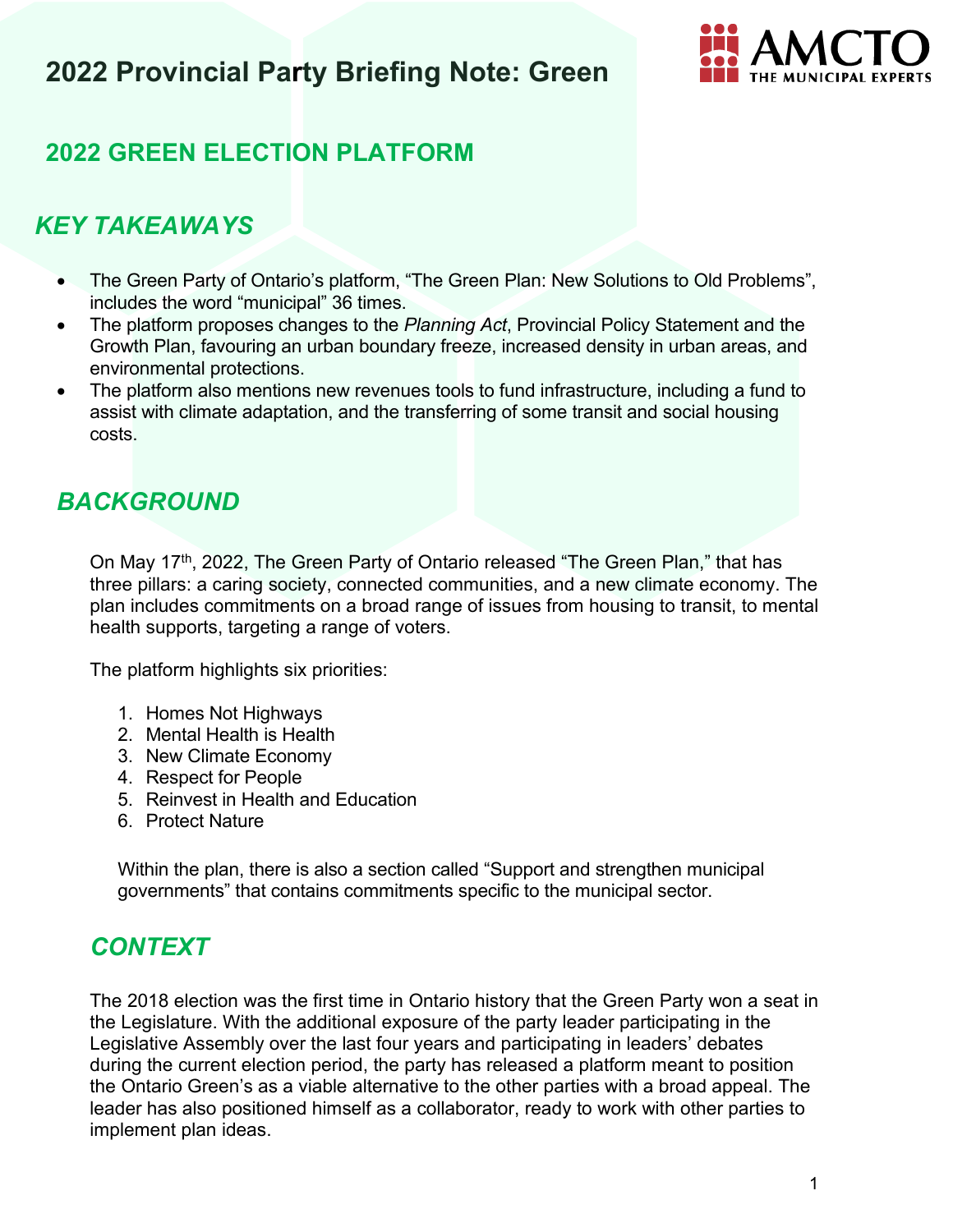

## *AMCTO LOCAL GOVERNMENT PRIORITIES COMPARISON*

We are pleased to see some of our [Local Government Priorities for the 2022 Provincial](https://www.amcto.com/getattachment/2d0a9f97-8650-4229-a8a2-ae5137fc2948/.aspx)  [Election](https://www.amcto.com/getattachment/2d0a9f97-8650-4229-a8a2-ae5137fc2948/.aspx) reflected in this platform:

- **Strengthening the Municipal-Provincial Relationship:** The Green Party offers increased collaboration and consultation between municipalities and the Province.
- **Supporting municipal financial resilience:** The platform offers new revenues tools to fund infrastructure, a fund to assist with climate adaptation, and the transferring of some transit and social housing costs.

## *OTHER LOCAL GOVERNMENT INTERESTS*

In addition to reflecting some of AMCTO's Local Government Priorities, the plan offers the following for other issues of local government interest:

#### **Provincial-Municipal Relationship**

- Increase collaboration and consultation between municipalities and the Province.
- Assess the use of city charters as a mechanism to empower major Ontario cities and prevent inappropriate interference in local democracy by the Provincial government.
- Allow municipalities the option to use a ranked ballot voting system for elections.
- Create limits for municipal elections whereby no person may contribute more than \$1,000 to all candidates combined.
- Reverse changes in Bill 245 that merged all land use planning tribunals, including the Environmental Review Board and the Ontario Land Tribunal, and reverse changes to the Local Planning Appeal Tribunal.

#### **Housing**

- Build 182,000 new permanently affordable community housing rental homes over the next decade including 60,000 permanent supportive housing spaces with wraparound services and dedicate 10% of those homes to people with complex care needs.
- Make it easier for seniors to live together by streamlining and simplifying the approvals process for co-housing and co-living developments. Repeal law that would prohibit or create barriers to co-housing and co-living.
- Create incentives for retrofitting homes to make them easier to age in place.
- Mandate inclusionary zoning and require a minimum of 20% affordable units in all housing projects about a certain size.
- Fund 22,000 Indigenous-owned and operated permanent homes under an Urban and Rural Indigenous Housing Strategy.
- Renew 260,000 community housing rental homes over the next decade in partnership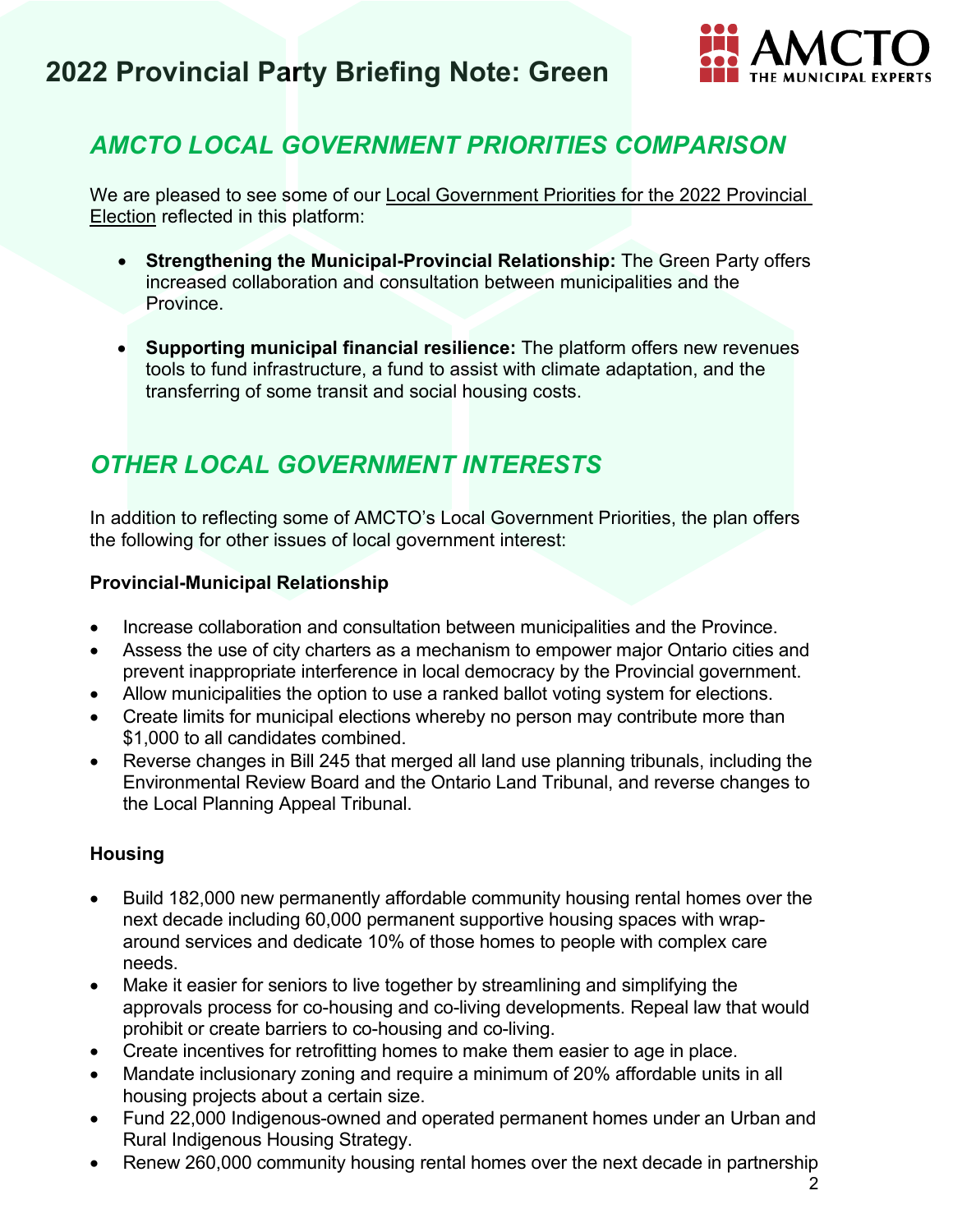

with the federal government under the National Housing Strategy.

- Increase incentives and streamline the application process for first-time home buyers to add affordable rental units to their primary residence to help pay down their mortgage.
- Work with municipalities to implement a province-wide vacant homes tax.
- Resume homelessness census.

#### **Childcare**

- Work with the federal government to ensure continued funding for universal access to high-quality, \$10-a-day childcare in all communities.
- Provide Early Childcare Educators with a wage of at least \$25 per hour.

#### **Social Assistance**

- Double Ontario Disability Support Program and Ontario Works rates as a first step to implementing a basic income, and tie future increases to inflation.
- Include meaningful consultation with people who have lived experience with poverty and existing social assistance programs in the design of all programs and services aimed at client-centred approaches for reducing poverty.

#### **Health Services**

- Include mental health and addiction care under the Ontario Health Insurance Plan (OHIP) by offering services provided by psychotherapists, psychologist, social workers, and other regulated professionals.
- Provide an immediate base budget increase of 8% to the community mental health care sector to increase access to publicly funded care.

#### **Labour**

- Increase the minimum wage each year by \$1 starting at \$16 in 2022 and top-up in cities where the cost of living is higher.
- Increase the number of provincially-legislated paid sick days from three to ten.
- Ban employers from requiring a sick note from a medical practitioner when an employee is ill.

#### **Infrastructure**

- Grant municipalities autonomy to implement revenue tools to fund critical infrastructure needs and services.
- Provide financial support for municipalities to bolster local infrastructure by funding 50% of shelter and community housing costs while allowing municipalities to maintain management control and restore 50% cost-share for transit operation.
- Support plans to have all municipal transit systems operate electrically.
- Create a dedicated \$2 billion per year Climate Adaption Fund for municipalities.
- Provide municipalities with knowledge, technical expertise, resources and training via a Green Infrastructure Support Hub.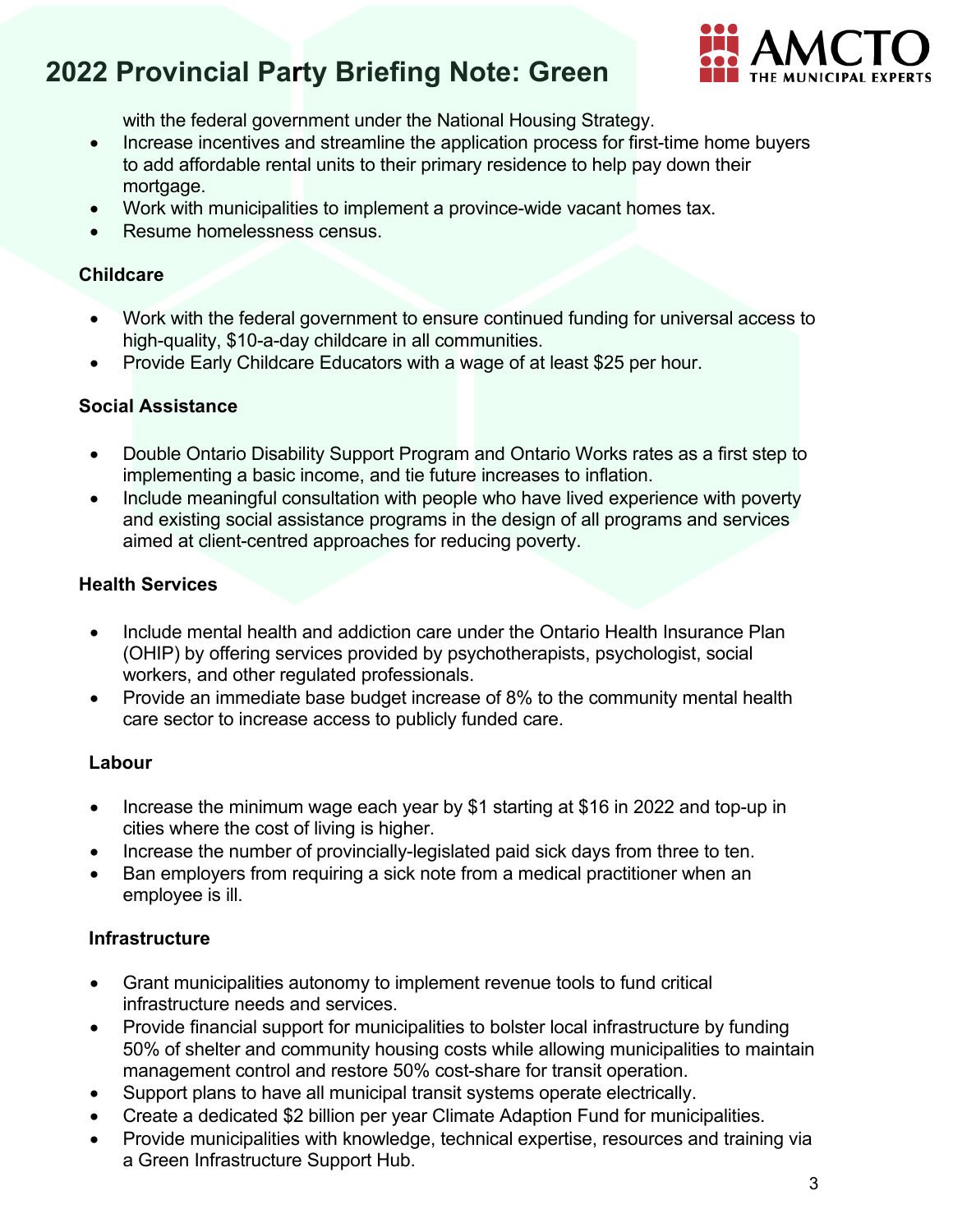

### **Transit**

- Immediately cut transit fares in half for at least three months across all Ontario transit systems including municipal, GO and Northland services.
- Restore 50% of the provincial cost-share for transit operations to reduce fare increases for users.
- Create a fund for municipalities to build protected bike lanes while preserving safety and curb access for seniors and people with disabilities.
- Require secure bike parking and e-bike charging stations to be provided in new and existing multi-unit buildings, in surface parking lots, and at all government buildings.

### **Environment**

- Freeze urban boundaries and protect prime farmland from being lost to nonagricultural use.
- Develop a '15-minute' neighbourhood framework that suits a variety of towns and cities across the province by working with municipalities on re-zoning.
- Require that intensification targets are met with distributed density throughout urban areas.
- Allow municipalities to borrow money to make municipally-owned buildings more energy efficient and pay back the loans out of the incurred savings.
- Require all municipalities to adopt plans for reducing corporate and community emissions as far as possible to net-zero by 2045 and give them the authority and tools to implement these plans, including long-term predictable funding.
- Create a Climate Adaptation Fund through a dedicated levy to help advance overdue work to prepare municipalities, infrastructure, buildings, agriculture and forestry to withstand the increased effects of climate change.
- Double the size of the Greenbelt to include a Bluebelt of protected moraines, river systems, and watersheds that include the Paris Galt Moraine, Carruthers Creek, Grand River Watershed, and other critical bodies of water.
- Restore municipal regulation of aggregate extraction below the water table.
- Ban good waste from landfills and expand food waste collection to all municipalities across the province.

#### **Indigenous Relations**

- Implement the United Nations (UN) Declaration on the Rights of Indigenous Peoples.
- Recognize First Nations' right to self determination and establish a co-management stewardship model for the development of provincial resources with fair revenue sharing.
- Recognize and integrate Indigenous laws and legal traditions in negotiation and implementation processes involving treaties, land claims, and other constructive agreements.
- Uphold the duty to obtain free, prior and informed consent from First Nations and Métis communities regarding decisions that may affect them.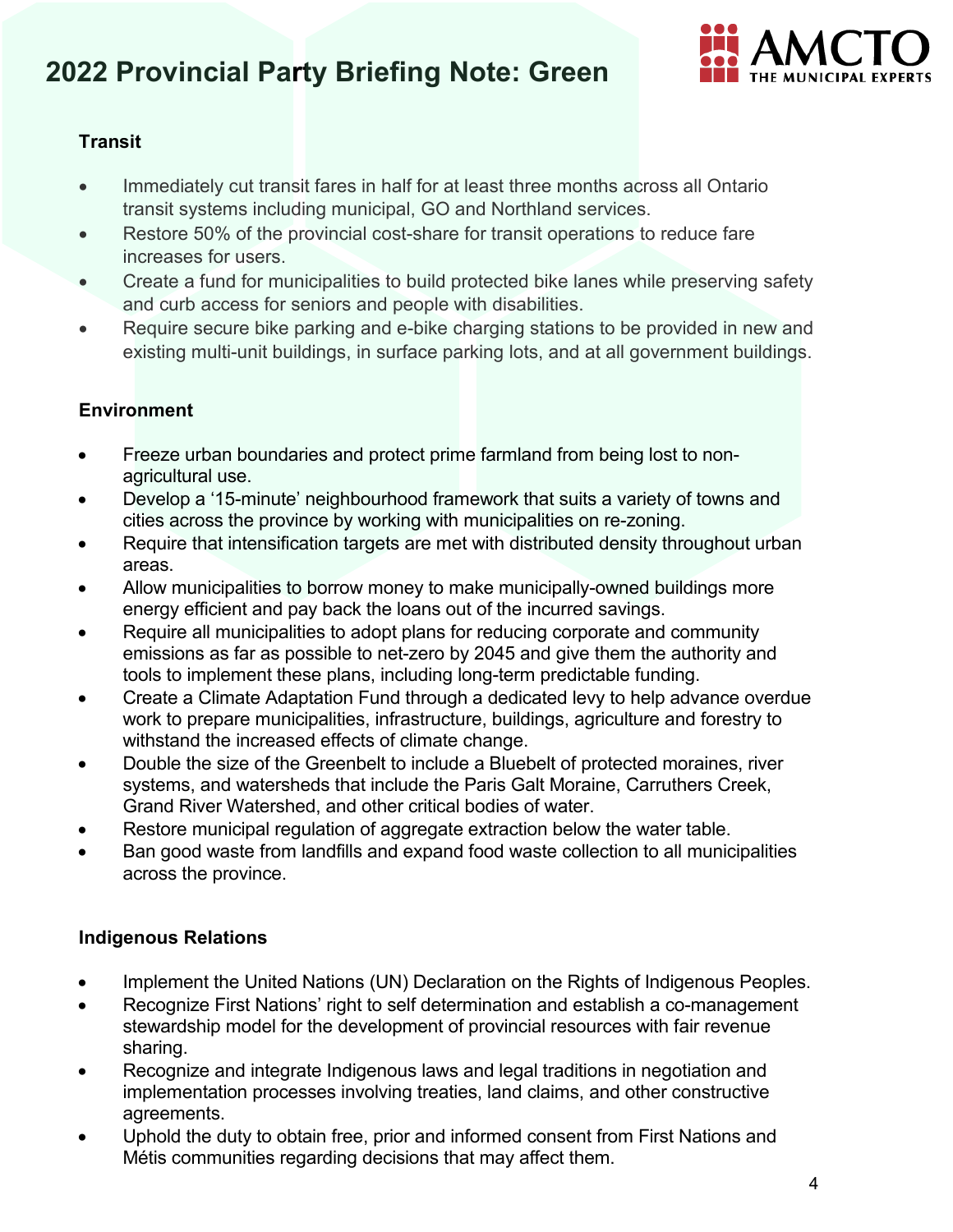

#### **Equity**

- Strike a task force to develop policies and initiatives that address the adverse effects of racism, homophobia, and transphobia on peoples' mental health and the barriers they face to accessing healthcare.
- Provide the public with annual progress reports that assess long-term trends and indicators in areas such as suicide, mental health, chronic diseases, and increase the availability of appropriate health services to ensure equity in access to care.
- Require anti-racism and anti-oppression training for all public sector employees and legislators.

#### **Public Safety and Well-Being**

- Invest in a 3-digit, 24/7 province-wide mental health crisis response line so callers can be diverted from 911 and connected to a more appropriate service.
- Invest in the creation and expansion of 24/7 mental health focused mobile crisis response teams, crisis centres, rapid access addiction medicine clinics, and shortterm residential beds across the province.

#### **Accessibility**

- Allocate funds to ensure that schools can comply with the *Accessibility for Ontarians with Disabilities Act* (AODA).
- Update, improve and implement AODA as quickly as possible.

\_\_\_\_\_\_\_\_\_\_\_\_\_\_\_\_\_\_\_\_\_\_\_\_\_\_\_\_\_\_\_\_\_\_\_\_\_\_\_\_\_\_\_\_\_\_\_\_\_\_\_\_\_\_\_\_\_\_\_\_\_\_\_

• Provide clear, in-depth guidelines and deliver more responsive, comprehensive support for AODA implementation to organizations through free, independent technical advice.

**For more information about this note and AMCTO's Local Government Priorities, please contact:**

**Alana Del Greco** Manager, Policy & Government Relations [adelgreco@amcto.com](mailto:adelgreco@amcto.com)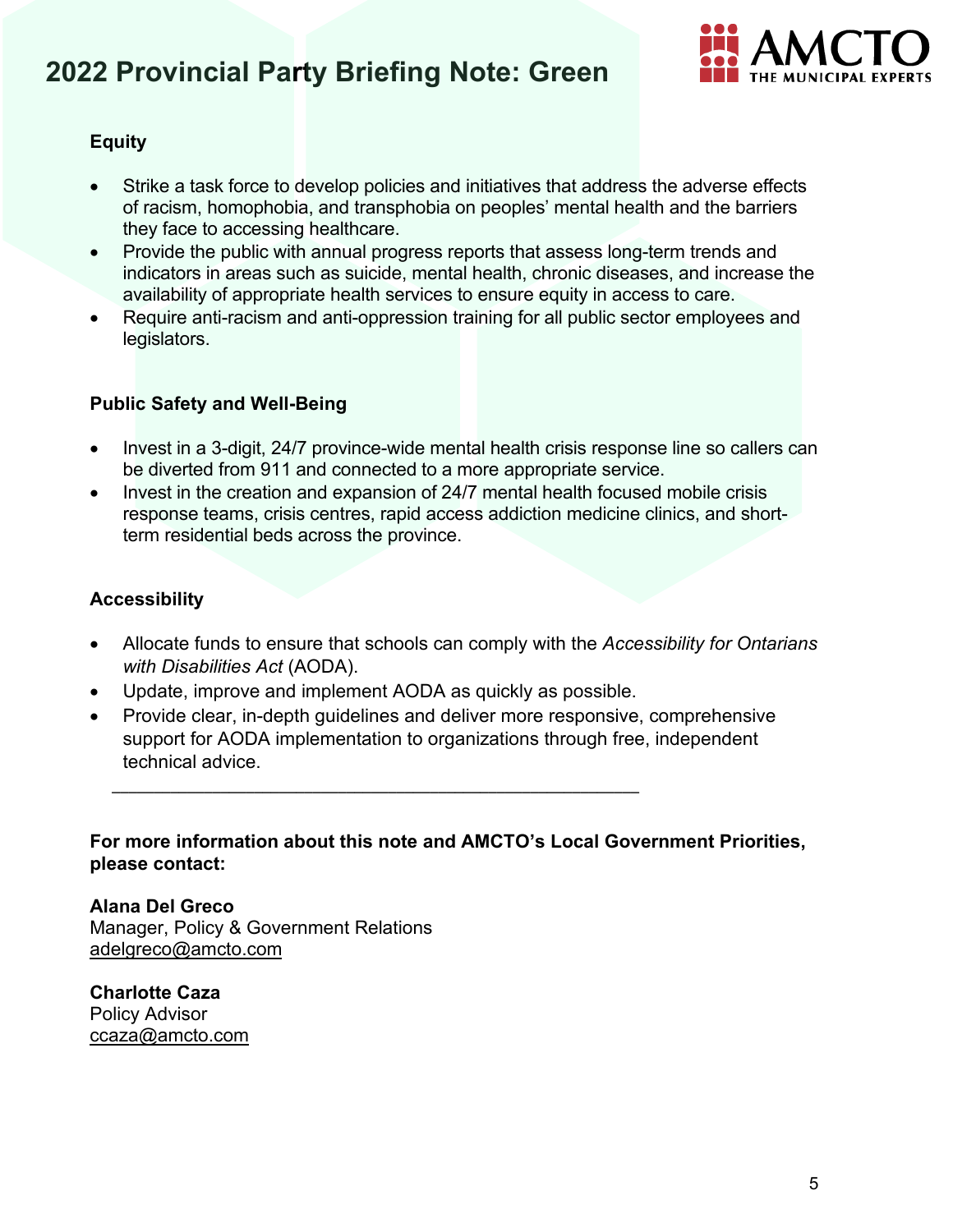

## **2022 LIBERAL ELECTION PLATFORM**

## *KEY TAKEAWAYS*

- The Ontario Liberal Party's 81-page platform, "A Place to Grow," references the word "municipal" 31 times.
- The platform is focused on making Ontario a better place for the next generation.
- Targeting families, the platform emphasizes healthcare, education, and public services.

## *BACKGROUND*

The Ontario Liberal Party's 2022 election platform contains six chapters built around a theme of making Ontario a place to grow. From childcare, to healthcare, to seniors, the platform emphasizes the importance of well-funded public services in building a prosperous Ontario.

- 1. Cost of Living A Place to Grow Your Family
- 2. Seniors A Place to Grow Older
- 3. Economy A Place to Grow Economic Dignity
- 4. Education & Training A Place to Grow Up
- 5. Environment A Place to Grow Sustainably
- 6. Stronger Communities A Place to Grow Together

While municipal references are contained throughout, the Cost of Living chapter has many commitments for working with municipalities to making housing more affordable.

## *CONTEXT*

After the 2018 Provincial Election, the Ontario Liberal Party was reduced to just seven seats, one too few to retain official party status. Since then, the party has worked hard to rebuild, beginning by choosing Steven Del Duca as leader in March 2020. Though Del Duca was unseated in his own riding in 2018, he was a cabinet minister under the Wynne government. Of note, Del Duca intended to run for the regional chair of York Region before the Ford government cancelled planned elections for regional chair positions in Peel, Muskoka, and York through Bill 5: *The Better Local Government Act*.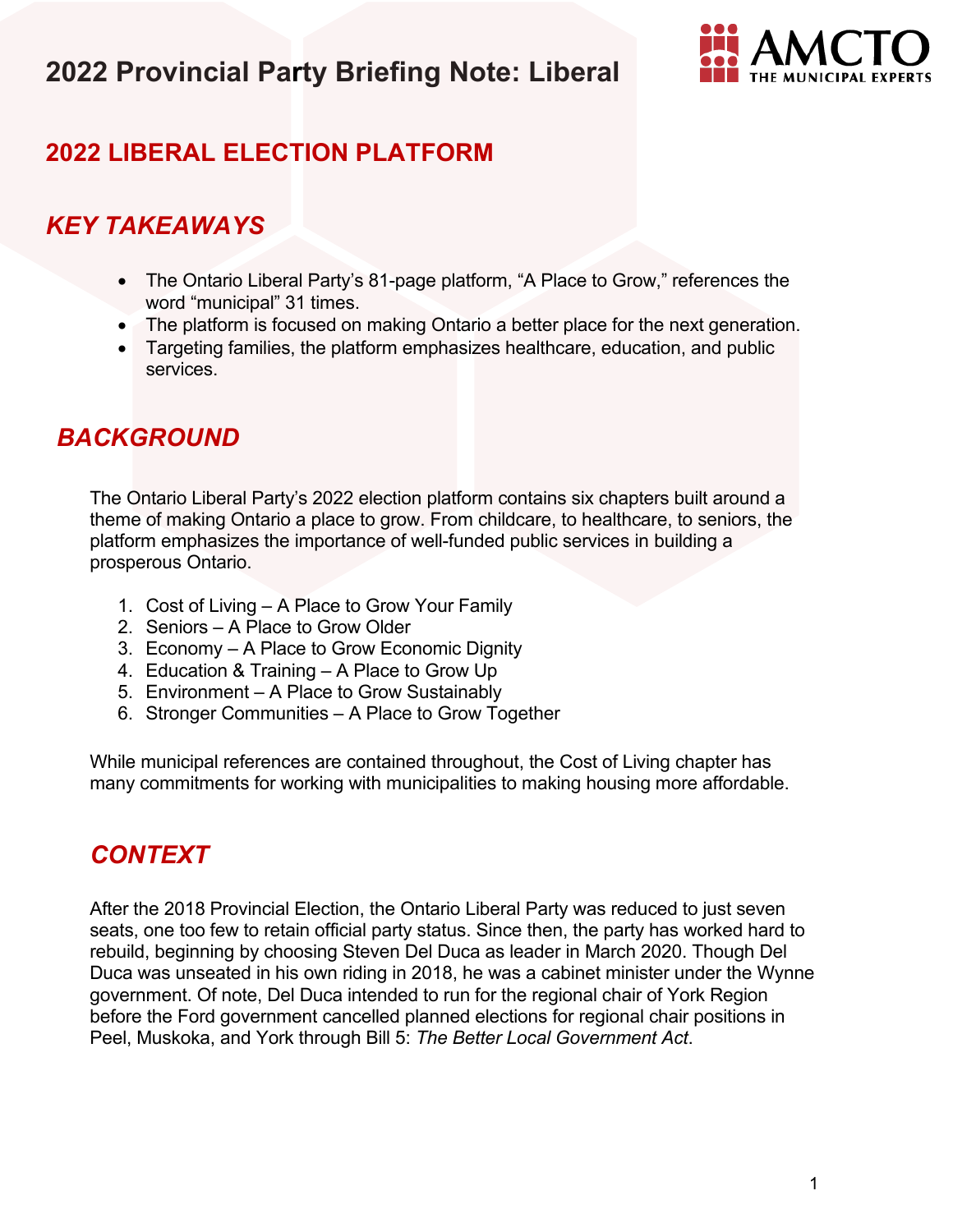

## *AMCTO LOCAL GOVERNMENT PRIORITIES COMPARISON*

We are pleased to see some of our [Local Government Priorities for the 2022 Provincial](https://www.amcto.com/getattachment/2d0a9f97-8650-4229-a8a2-ae5137fc2948/.aspx)  [Election](https://www.amcto.com/getattachment/2d0a9f97-8650-4229-a8a2-ae5137fc2948/.aspx) reflected in this platform:

• **Supporting municipal financial resilience:** The platform offers municipalities a commitment to funding to accelerate development approval and support affordable housing. The plan also includes a commitment to create a new \$50 million Rural Development Fund to build or repair community rural infrastructure and review the potential to transfer responsibility of more critical infrastructure to the province.

## *OTHER LOCAL GOVERNMENT INTERESTS*

In addition to reflecting some of AMCTO's Local Government Priorities, the plan offers the following for other issues of local government interest:

#### **Provincial-Municipal Relationship**

- Broaden Election Ontario's mandate to help municipalities implement ranked ballots if they choose and appoint a Citizens' Assembly to review other potential changes to elections such as voting age, voting on weekends or expanded advanced voting.
- Help cities create viable tourism strategies.
- Review municipal fiscal sustainability and the potential to transfer responsibility of more critical infrastructure like roads and bridges to the province.

#### **Housing**

- Implement rent control everywhere in Ontario and provide renters with a pathway to ownership with legal framework that provides protections and certainty for owners and renters to opt into rent-to-own agreements.
- Build 1.5 million homes over 10 years and 138,000 'deeply affordable' housing including 78,000 social and community units, 38,000 supportive units and 22,000 Indigenous community units.
- Tax vacant homes, especially for non-Canadian owners.
- Ban new non-resident ownership and introduce a 'use it or lose it' tax on developers sitting on land ready for development.
- Combat money laundering in the housing market and ensure condo 'flippers' pay appropriate tax.
- Provide municipalities with \$300 million in new funding over five years to accelerate development approvals and to support the use of community planning permits.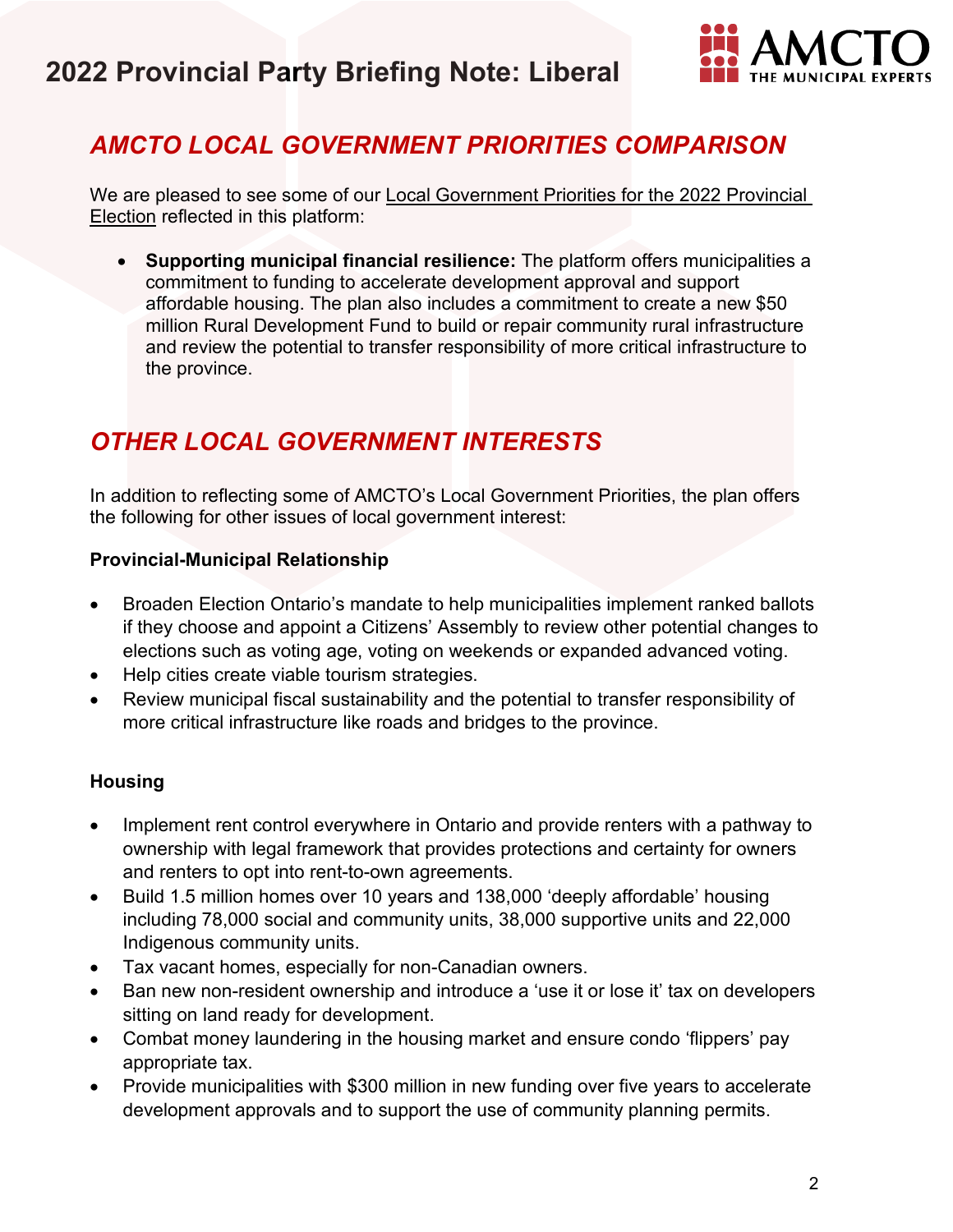

- Work with municipalities to allow homes with up to three units and two storeys to be built as of right across the province with this permission also extending to secondary laneway suites.
- Reward local governments that meet or exceed housing targets in an environmentally sustainable manner with dedicated capital funding to use for local priorities like better transit or community amenities like parks and libraries.
- Eliminate bottlenecks to new housing by requiring municipalities to regularly provide transparent housing statistics such as approval timelines and building permits issued.
- Provide municipalities with \$100 million per year to promote a housing-first approach to ending chronic homelessness that will move people to independent, permanent housing with comprehensive supports.
- Fund new emergency shelter beds and improve the condition of homeless shelters.

### **Childcare**

- Implement universal \$10 per day licensed childcare and deliver \$10 per day before and after school care by September 2022.
- Expand not-for-profit childcare options and provide childcare for parents working shifts and non-traditional hours.

### **Social Assistance**

- Increase Ontario Disability Support Program (ODSP) and Ontario Works rates by 10% followed by another 10% for ODSP in 2023.
- Increase the amount of earned income without impacting assistance from \$2,400 to \$6,000 per year and calculate earnings on an annual basis.

#### **Health Services**

- Require private employer benefits to include mental health services.
- Invest \$300 million towards preventing, intervening, and treating opioid addiction and overdose.
- Create 15 new community health centres.

#### **Labour**

- Increase the minimum wage to \$16 per hour as of January 1, 2023, and develop a living wage structure that accounts for appropriate wages people can live on in different regions of Ontario.
- Require job postings to include compensation ranges and prohibit employers from asking about compensation history; require large employers to publish pay gaps by gender.
- Require workplaces treat COVID-19 outbreaks as an occupational health issue.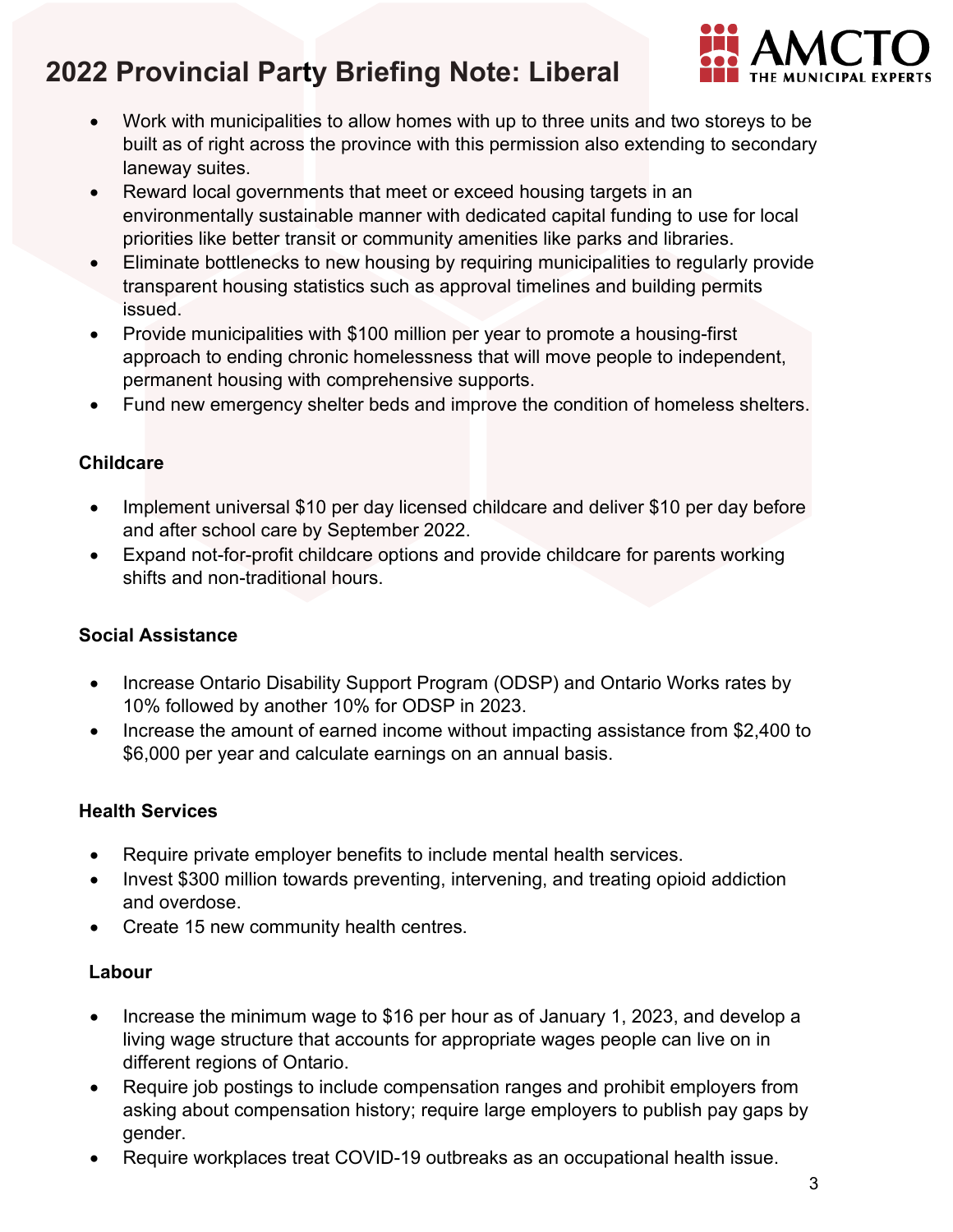

#### **Infrastructure**

- Leverage existing public fibre assets to expand small, municipal or communityowned networks and invest in low earth orbit satellites to provide affordable highspeed internet to every Ontario household and business by 2025.
- Build or repair crucial community rural infrastructure like libraries, arenas and other community spaces through a new \$50 million Rural Development Fund and encourage the co-location of community services.

### **Transit**

- Make investments in Ontario's cycling networks.
- Make transit fares \$1 per ride on every transit line in Ontario including municipal transit, GO and Ontario Northland.
- Provide free transit to veterans.
- Invest an additional \$375 million in annual transit operating funding.
- Work with northern municipalities to improve bus conditions between northern communities.

### **Environment**

- Plant 100 million trees a year over the next eight years and create 2,000 green jobs for graduating students interested in nature-based solutions and engaging local communities on climate action and resilience. Through this initiative, municipalities can obtain more trees.
- Work with local governments to prepare for extreme weather.
- Help municipalities install microplastic filtration in drinking and wastewater systems.
- Work with municipalities, real estate, and insurance leaders to inform people on how to take action on energy efficiency, flooding or other climate risks for their homes and buildings.

### **Indigenous Relations**

- Recognize housing as part of Indigenous reconciliation.
- Work with Indigenous communities to prepare for extreme weather.
- Work closely with Indigenous, federal, and municipal partners to end all boil water advisories in all First Nations and Northern communities in Ontario, making necessary investments in water infrastructure, operations and maintenance where needed.
- Support the reform of child welfare for First Nations and support the development of more Indigenous long-term care homes.
- Work with Indigenous housing providers and federal partners to develop a distinct housing strategy for off-reserve Indigenous peoples including 22,000 new homes for Indigenous families.